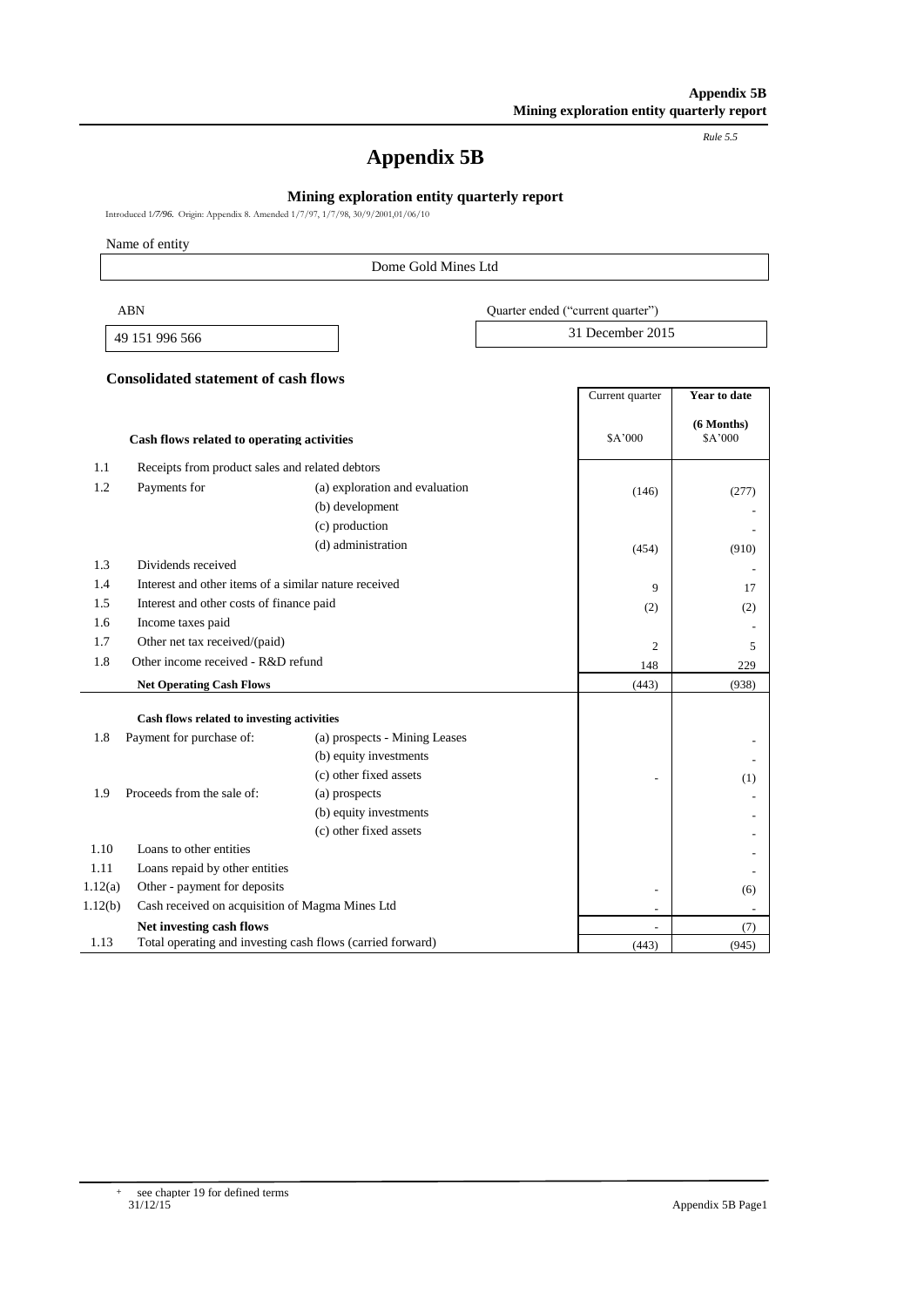#### **Appendix 5B Mining exploration entity quarterly report**

| 1.13 | Total operating and investing cash flows      |       |          |
|------|-----------------------------------------------|-------|----------|
|      | (brought forward)                             | (443) | (945)    |
|      | Cash flows related to financing activities    |       |          |
| 1.14 | Proceeds from issues of shares, options, etc. | 535   | 635      |
| 1.15 | Proceeds from sale of forfeited shares        |       |          |
| 1.16 | Proceeds from borrowings                      |       |          |
| 1.17 | Repayment of borrowings                       | (249) | (556)    |
| 1.18 | Dividends paid                                |       |          |
| 1.19 | Other (provide details if material)           |       |          |
|      | - issue expenses paid                         | (54)  | (148)    |
|      | - funds held on trust                         |       |          |
|      | Net financing cash flows                      | 232   | (69)     |
|      | Net increase (decrease) in cash held          | (211) | (1,014)  |
| 1.20 | Cash at beginning of quarter/year to date     | 1,444 | 2,246    |
| 1.21 | Exchange rate adjustments to item 1.20        | (1)   | $\Omega$ |
| 1.22 | Cash at end of quarter                        | 1,232 | 1,232    |

\*Funds held on trust were used to issue shares on 1 July 2015

#### **Payments to directors of the entity and associates of the directors Payments to related entities of the entity and associates of the related entities**

|                                                                       | Current quarter<br><b>\$A'000</b> |
|-----------------------------------------------------------------------|-----------------------------------|
| 1.23 Aggregate amount of payments to the parties included in item 1.2 | 42                                |
| 1.24 Aggregate amount of loans to the parties included in item 1.10   |                                   |

<sup>1.25</sup> Explanation necessary for an understanding of the transaction

N/A

#### **Non-cash financing and investing activities**

2.1 Details of financing and investing transactions which have had a material effect on consolidated assets and liabilities but did not involve cash flows r

| × |  |
|---|--|
|---|--|

2.2 Details of outlays made by other entities to establish or increase their share in projects in which the reporting entity has an interest

Nil

## **Financing facilities available**

*Add notes as necessary for an understanding of the position.*

|     |                             | Amount available | Amount used   |
|-----|-----------------------------|------------------|---------------|
|     |                             | <b>\$A'000</b>   | <b>SA'000</b> |
| 3.1 | Loan facilities             | 4.500            | . 318         |
| 3.2 | Credit standby arrangements |                  |               |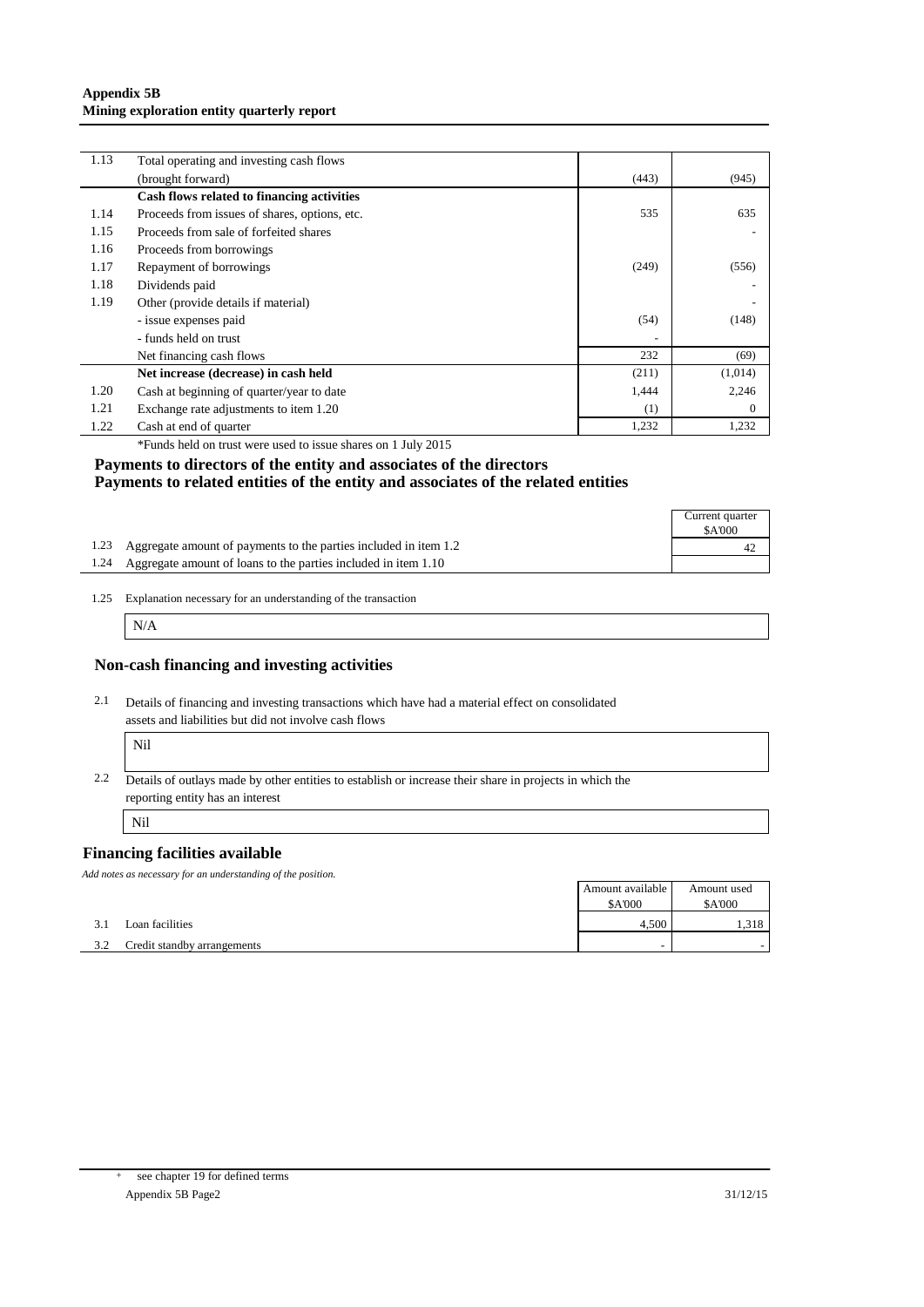## **Estimated cash outflows for next quarter**

|     | <b>Total</b>               | 533     |
|-----|----------------------------|---------|
| 4.4 | Administration             | 398     |
| 4.3 | Production                 |         |
| 4.2 | Development                |         |
| 4.1 | Exploration and evaluation | 135     |
|     |                            | \$A'000 |

# **Reconciliation of cash**

|     | Reconciliation of cash at the end of the quarter (as shown in the consolidated statement of cash<br>flows) to the related items in the accounts is as follows | Current quarter<br><b>\$A'000</b> | Previous quarter<br>\$A'000 |
|-----|---------------------------------------------------------------------------------------------------------------------------------------------------------------|-----------------------------------|-----------------------------|
|     | Cash on hand and at bank                                                                                                                                      | 57                                | 94                          |
| 5.2 | Deposits at call                                                                                                                                              | 1.175                             | 1.350                       |
| 5.3 | Bank overdraft                                                                                                                                                |                                   |                             |
| 5.4 | Other (provide details)                                                                                                                                       |                                   |                             |
|     | Total: cash at end of quarter (item 1.22)                                                                                                                     | 1.232                             | 1.444                       |

## **Changes in interests in mining tenements**

|     |                                                                 | Tenement<br>reference | Nature of interest<br>(note (2)) | Interest at<br>beginning | Interest at<br>end |
|-----|-----------------------------------------------------------------|-----------------------|----------------------------------|--------------------------|--------------------|
|     |                                                                 |                       |                                  | of quarter               | of quarter         |
| 6.1 | Interest in mining tenements<br>relinquished, reduced or lapsed |                       |                                  |                          |                    |
|     |                                                                 |                       |                                  |                          |                    |

|     |                                                      | Tenement<br>reference | Nature of interest<br>(note (2)) | Interest at<br>beginning<br>of quarter | Interest at<br>end<br>of quarter |
|-----|------------------------------------------------------|-----------------------|----------------------------------|----------------------------------------|----------------------------------|
| 6.2 | Interest in mining tenements acquired<br>or incresed |                       |                                  |                                        |                                  |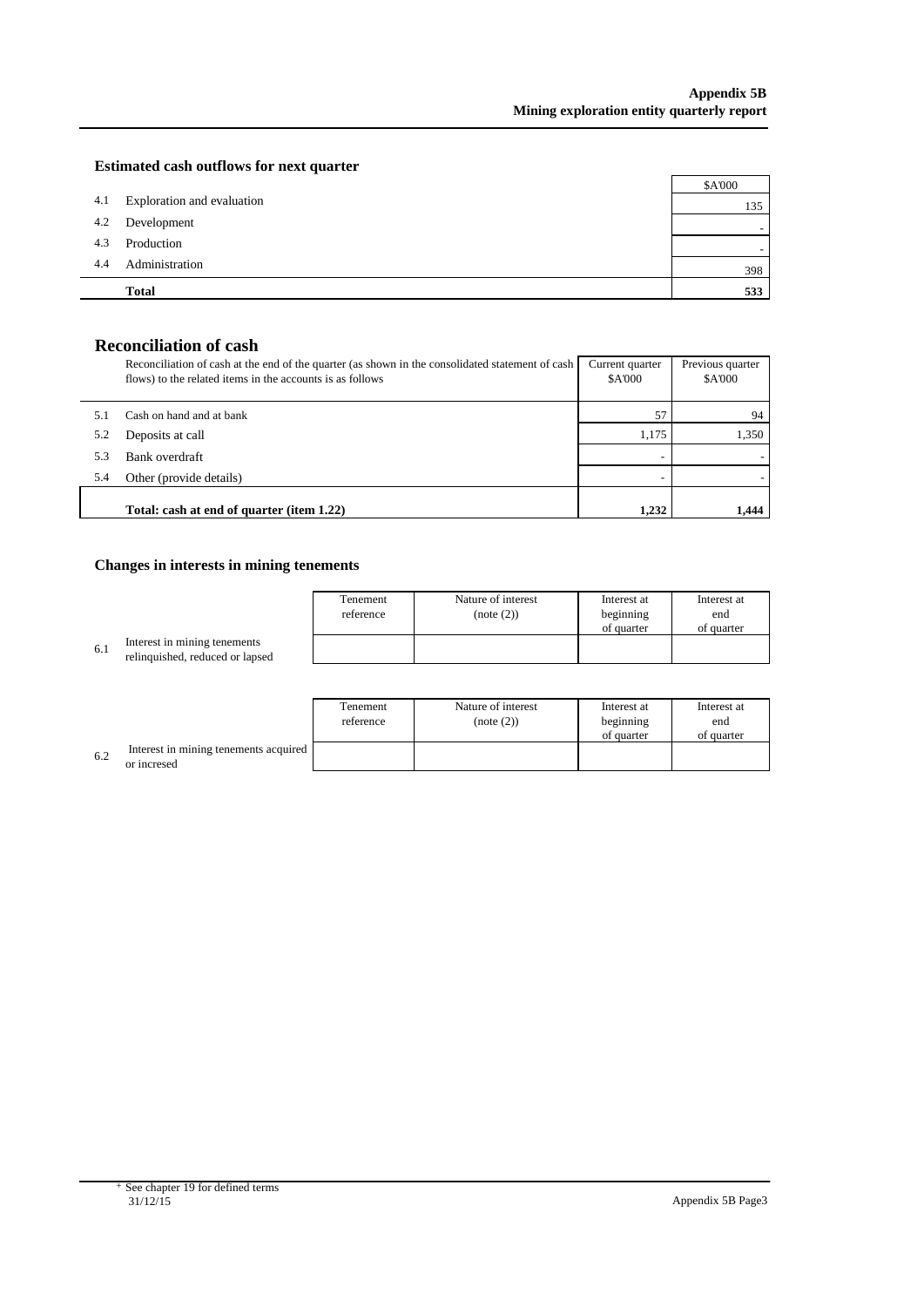# **Issued and quoted securities at end of current quarter**

*Description includes rate of interest and any redemption or conversion rights together with prices and dates.*

|      |                                                              | Total number   | Number quoted | Issue price per    | Amount paid up    |
|------|--------------------------------------------------------------|----------------|---------------|--------------------|-------------------|
|      |                                                              |                |               | security (see note | per security (see |
|      |                                                              |                |               | $3)$ (cents)       | note 3) (cents)   |
|      | Preference<br>+securities                                    |                |               |                    |                   |
| 7.1  | (description)                                                |                |               |                    |                   |
| 7.2  | Changes during quarter                                       |                |               |                    |                   |
|      | (a) Increases through issues                                 |                |               |                    |                   |
|      |                                                              |                |               |                    |                   |
|      | (b) Decreases through returns of                             |                |               |                    |                   |
|      | capital, buy-backs, redemptions                              |                |               |                    |                   |
| 7.3  | + Ordinary<br>securities                                     | 228,274,086    | 228,274,086   | <b>Fully Paid</b>  | <b>Fully Paid</b> |
| 7.4  | Changes during quarter                                       |                |               |                    |                   |
|      |                                                              |                |               |                    |                   |
|      | (a) Increases through placements                             | 882,350        | 882,350       | <b>Fully Paid</b>  | <b>Fully Paid</b> |
|      | (b) Decreases through returns of                             |                |               |                    |                   |
|      | capital, buy-backs                                           |                |               |                    |                   |
|      | (c) Increases through release and                            |                |               |                    |                   |
|      | quotation of restricted securities                           |                |               |                    |                   |
|      | (d) Increases through exercise of                            |                |               |                    |                   |
|      | options                                                      | 1,000,000      |               | <b>Fully Paid</b>  | <b>Fully Paid</b> |
|      |                                                              | Total number   | Number quoted | Issue price per    | Amount paid up    |
|      |                                                              |                |               | security (see note | per security (see |
|      |                                                              |                |               | $3)$ (cents)       | note 3) (cents)   |
|      | + Convertible debt securities                                |                |               |                    |                   |
| 7.5  | (description)                                                |                |               |                    |                   |
| 7.6  | Changes during quarter                                       |                |               |                    |                   |
|      | (a) Increases through Issues                                 |                |               | <b>Fully Paid</b>  | <b>Fully Paid</b> |
|      | (b) Decreases through securities                             |                |               |                    |                   |
|      | matured, converted                                           |                |               |                    |                   |
| 7.7  | <b>Options</b>                                               |                |               | Exercise price     | Expiry date       |
|      | (description and conversion factor)                          |                |               |                    |                   |
|      | (each exercisable to convert to 1 fully paid ordinary share) |                |               |                    |                   |
|      |                                                              |                |               |                    |                   |
|      |                                                              |                |               |                    |                   |
|      |                                                              |                |               |                    |                   |
|      |                                                              |                |               |                    |                   |
|      |                                                              |                |               |                    |                   |
| 7.8  | <b>Issued during quarter</b>                                 |                |               |                    |                   |
|      |                                                              |                |               |                    |                   |
| 7.9  | <b>Exercised during quarter</b>                              | 1,000,000      |               | 20 cents           |                   |
| 7.10 | <b>Expired during quarter</b>                                | 8,481,731      |               |                    |                   |
| 7.11 | Debentures (totals only)                                     |                |               |                    |                   |
| 7.12 | <b>Unsecured Notes (total only)</b>                          | $\overline{a}$ |               |                    |                   |